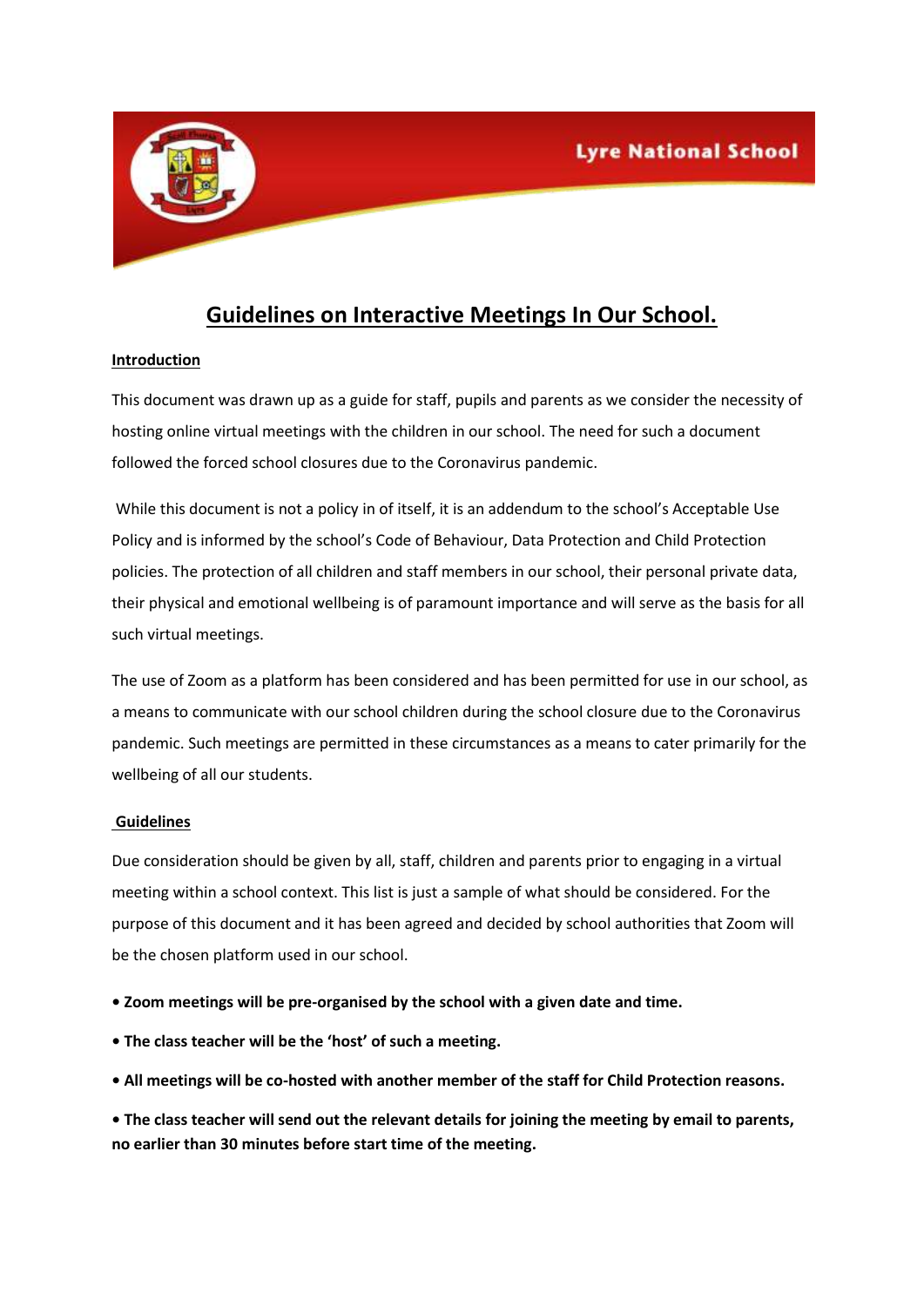**• These login details cannot be shared with anyone other than those to whom the class teacher has invited.** 

**• As children under 16 are not of the digital age of consent, parents must login in from their own Zoom account.**

**• Meetings will be available to join from 5 minutes before to 5 minutes after the scheduled time, and will then be locked once the meeting commences.** 

**• One-on-one meetings are not permitted in our school. However should an SET or SNA be directed to carry out such a meeting as part of their reallocation of duties following Circular 27/2020, such a meeting will be permitted, following contact with the school principal.** 

**• Small group meetings will be permitted.** 

**• By joining in with Zoom meetings, parents are consenting to their child's involvement in said meeting.** 

**• The rules of the meetings must be set out at the start of each meeting.** 

**• Zoom meetings in our school during the closure will purely be for the purposes of 'checking in' on student progress and for children's overall wellbeing.** 

**• Zoom meetings will not be for instructional reasons.** 

**• The recording of such meetings will not be permitted.** 

- **Photographs of meetings will not be permitted.**
- **The sharing of content in relation to such meetings on social media will not be permitted.**

**• Parents will be required to be in earshot of the meeting at all times, but will not engage in the meeting for child protection reasons.** 

**• All members of the meeting should be appropriately dressed for the meeting.** 

**• Meetings should be conducted in appropriate settings in individual houses – not in bedrooms for example.** 

**• An appropriate background for the meeting should be chosen.** 

**• The meetings should last an appropriate amount of time – 15/20 minutes and this will be communicated to parents prior to the meeting.** 

**• General notes of the meeting should be kept.** 

**• All participants joining the meeting will be muted initially and should remain muted until the teacher gives them an opportunity to contribute to the meeting.** 

**• Teachers should 'lock' the meeting once all members have joined the meeting.**